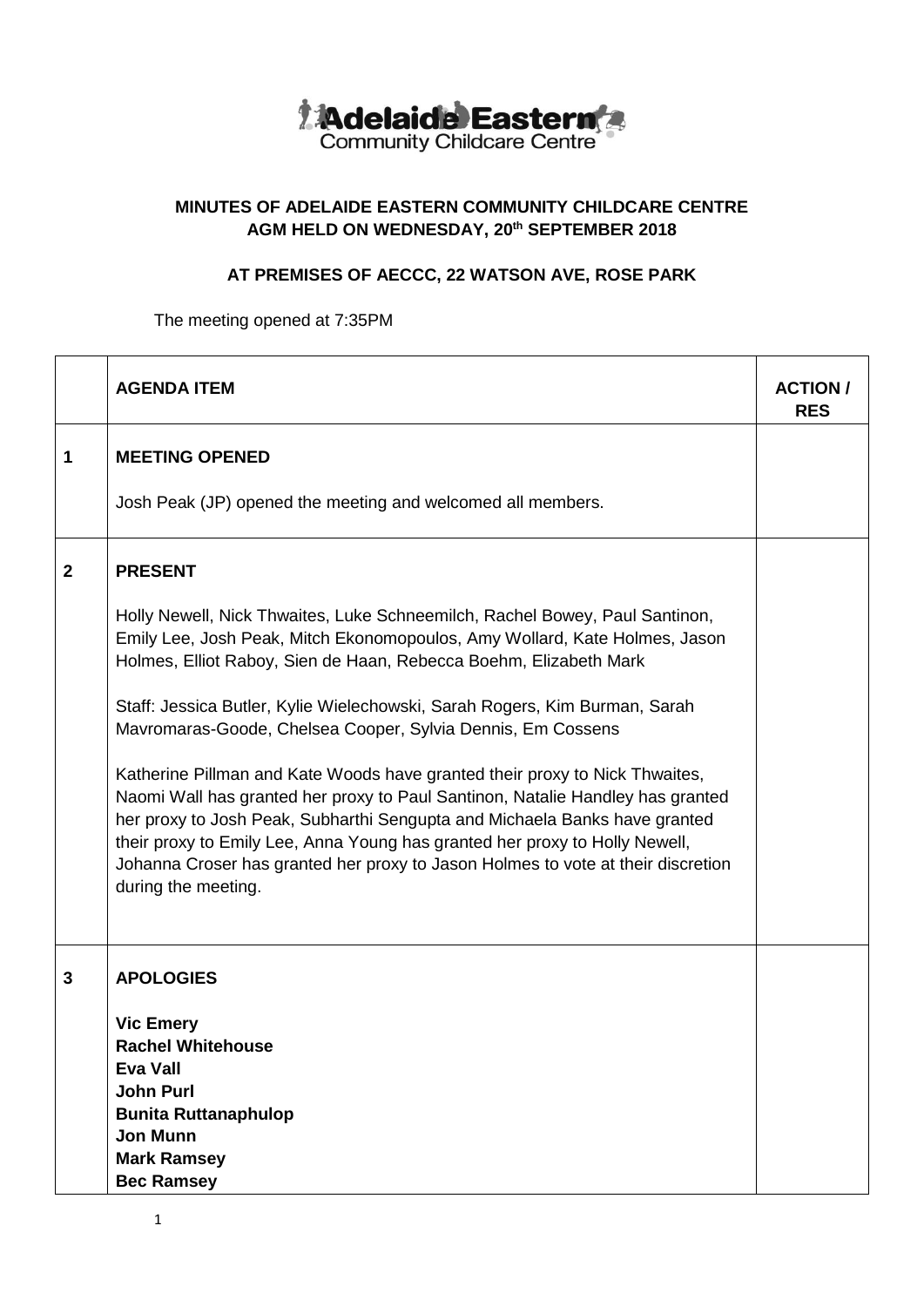|     | <b>Anthony Alexopoulos</b>                                                                                                              |        |
|-----|-----------------------------------------------------------------------------------------------------------------------------------------|--------|
|     | <b>Marc Bowyer</b>                                                                                                                      |        |
|     | <b>Michaela Banks</b>                                                                                                                   |        |
|     | <b>Brook Beath</b>                                                                                                                      |        |
|     | <b>Sara Mala-Toku</b>                                                                                                                   |        |
|     | <b>Karl Schneemilch</b>                                                                                                                 |        |
|     | <b>Mel Scholz</b>                                                                                                                       |        |
|     | <b>Glen Scholz</b>                                                                                                                      |        |
|     | <b>Rajan Thomas</b>                                                                                                                     |        |
|     | <b>Rachel (staff)</b>                                                                                                                   |        |
|     | <b>Avril Baker</b>                                                                                                                      |        |
|     | Naomi Wall                                                                                                                              |        |
|     | <b>K Lawson</b>                                                                                                                         |        |
|     | <b>Kathrine Hunt</b>                                                                                                                    |        |
|     | Subharthi Sengupta                                                                                                                      |        |
|     | <b>Kate Woods</b>                                                                                                                       |        |
|     | <b>Anne Purdy</b>                                                                                                                       |        |
|     | <b>Luke Oakden-Rayner</b>                                                                                                               |        |
|     | <b>Sam Handley</b>                                                                                                                      |        |
|     | <b>Agatha Skinner</b>                                                                                                                   |        |
|     | <b>Anna Young</b>                                                                                                                       |        |
| 4   | MINUTES OF LAST AGM HELD 20th SEPTEMBER 2017<br>Motion: That the minutes of the AGM held on 20 September 2017 are true and<br>accurate. | 2009/1 |
|     | Emily Lee moved that the previous AGM minutes be accepted, Rachel Bowey<br>seconded, MOTION carried.                                    |        |
| 5   | <b>BUSINESS ARISING</b>                                                                                                                 |        |
|     | Nil                                                                                                                                     |        |
|     |                                                                                                                                         |        |
| 6   | <b>MEETING</b>                                                                                                                          |        |
|     |                                                                                                                                         |        |
| 6.1 | <b>Annual Report</b>                                                                                                                    |        |
|     | Josh Peak presented his Chair report to the meeting and a copy was shown to                                                             | 2009/2 |
|     | attending members. A copy will be made available from the AECCC for those                                                               |        |
|     | unable to attend.                                                                                                                       |        |
|     | Motion: Josh Peak proposed that the Annual Report be accepted.                                                                          |        |
|     | Jason Holmes moved that the Audit Report be accepted, Holly Newell seconded,                                                            |        |
|     | <b>MOTION</b> carried.                                                                                                                  |        |
|     |                                                                                                                                         |        |
| 6.2 | Annual report from the Treasurer and presentation of the audited financial                                                              |        |
|     | <b>statements</b>                                                                                                                       |        |
|     | Paul presented a summary of the Audit Report to the meeting and graphics were                                                           |        |
|     | shown at the meeting. A copy of the audit report will be made available from the<br>AECCC for those unable to attend.                   |        |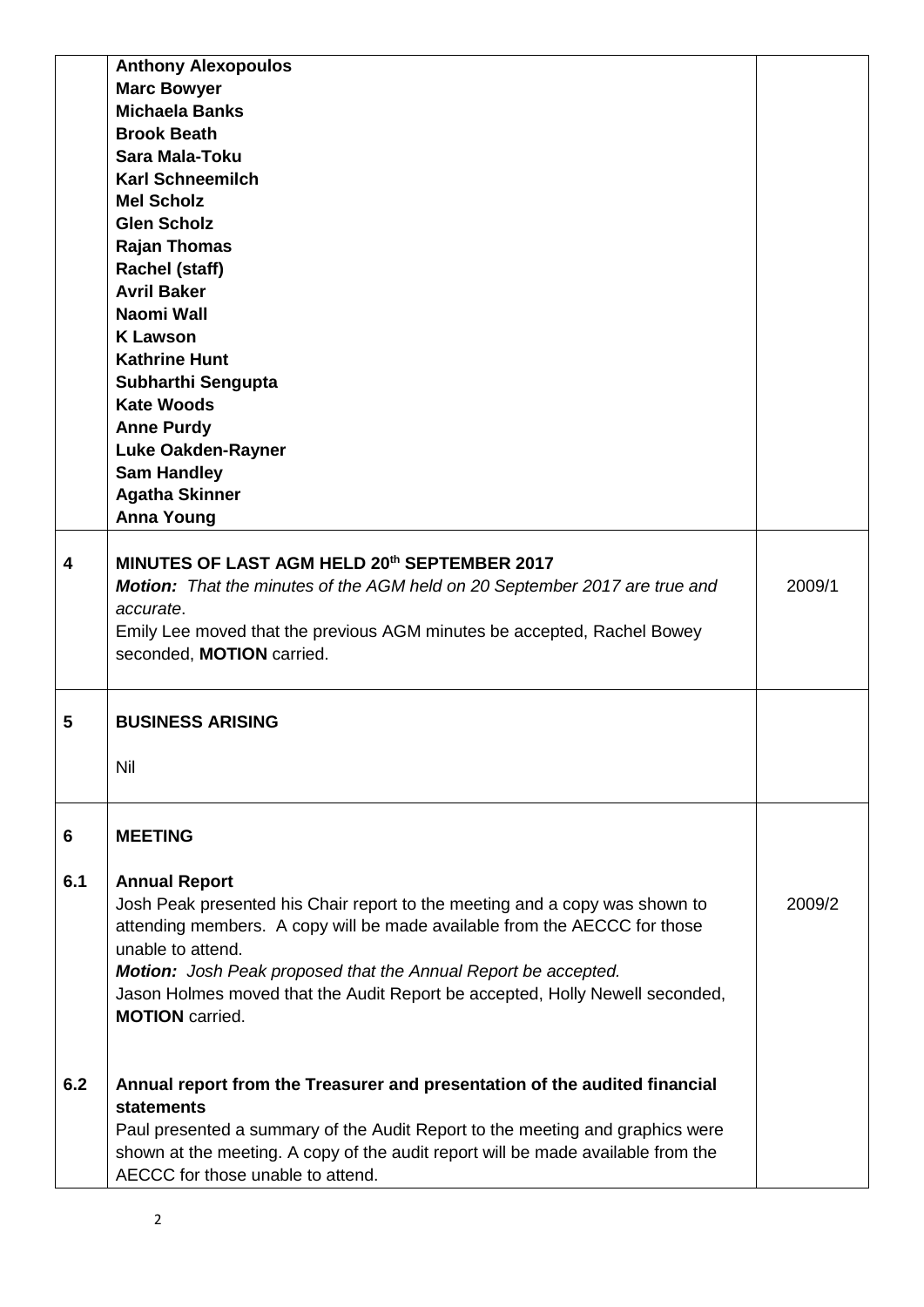| $\overline{7}$ | <b>Other Business</b><br>Nil                                                                                                                                                                                                                                                                           |        |
|----------------|--------------------------------------------------------------------------------------------------------------------------------------------------------------------------------------------------------------------------------------------------------------------------------------------------------|--------|
|                | <b>Motion:</b> Josh Peak proposed that the Election of Members be accepted. Rachel<br>moved that the 7 members be appointed to the Board, Kate seconded, MOTION<br>carried.                                                                                                                            | 2009/7 |
|                | As there was the correct number that is needed on the Board, all were<br>congratulated without the need to vote.                                                                                                                                                                                       |        |
| 6.6            | <b>Election of Members to the Board</b><br>Nominations received from:<br>Joshua Peak, Paul Santinon, Emily Lee, Elliot Raboy, John Purl, Jason Holmes and<br>Nick Thwaites.                                                                                                                            |        |
|                | Motion: Sarah Rogers proposed that the Staff Representative Report be accepted.<br>Josh Peak moved that the Staff Representative Report be accepted, Mitch<br>seconded, MOTION carried.                                                                                                                | 2009/6 |
| 6.5            | Annual report from the Staff Representative<br>Jess presented her Staff Representative Report to the meeting and a copy was<br>provided to attending members. A copy will be made available from the AECCC for<br>those unable to attend.                                                              |        |
|                | Motion: Sarah Rogers proposed that the Directors report be accepted. Josh Peak<br>moved that the Directors Report be accepted, Nick Thwaites seconded, MOTION<br>carried.                                                                                                                              | 2009/5 |
|                | Sarah thanked the outgoing board members Daisey, Mitch and Holly for their<br>contributions to the Centre.                                                                                                                                                                                             |        |
| 6.4            | <b>Annual report from the Director</b><br>Sarah presented her Directors Report to the meeting. A copy will be made available<br>from the AECCC for those unable to attend.                                                                                                                             |        |
| 6.3            | Appointment of Auditors for 2018-2019<br>Motion: Josh proposed that Almeida Consulting, be appointed as auditor for 2018<br>- 2019, as the previous auditor has been doing it for approximately 10 years.<br>Paul Santinon moved that the Auditor be appointed, Emily Lee seconded, MOTION<br>carried. | 2009/4 |
|                | <b>Motion:</b> Paul proposed that the Auditors Report and full financial statements be<br>accepted, Nick Thwaites seconded, MOTION carried.                                                                                                                                                            | 2009/3 |
|                | It was noted that the centre was up in income compared to the same time last year.                                                                                                                                                                                                                     |        |

The meeting was closed at 8:32PM